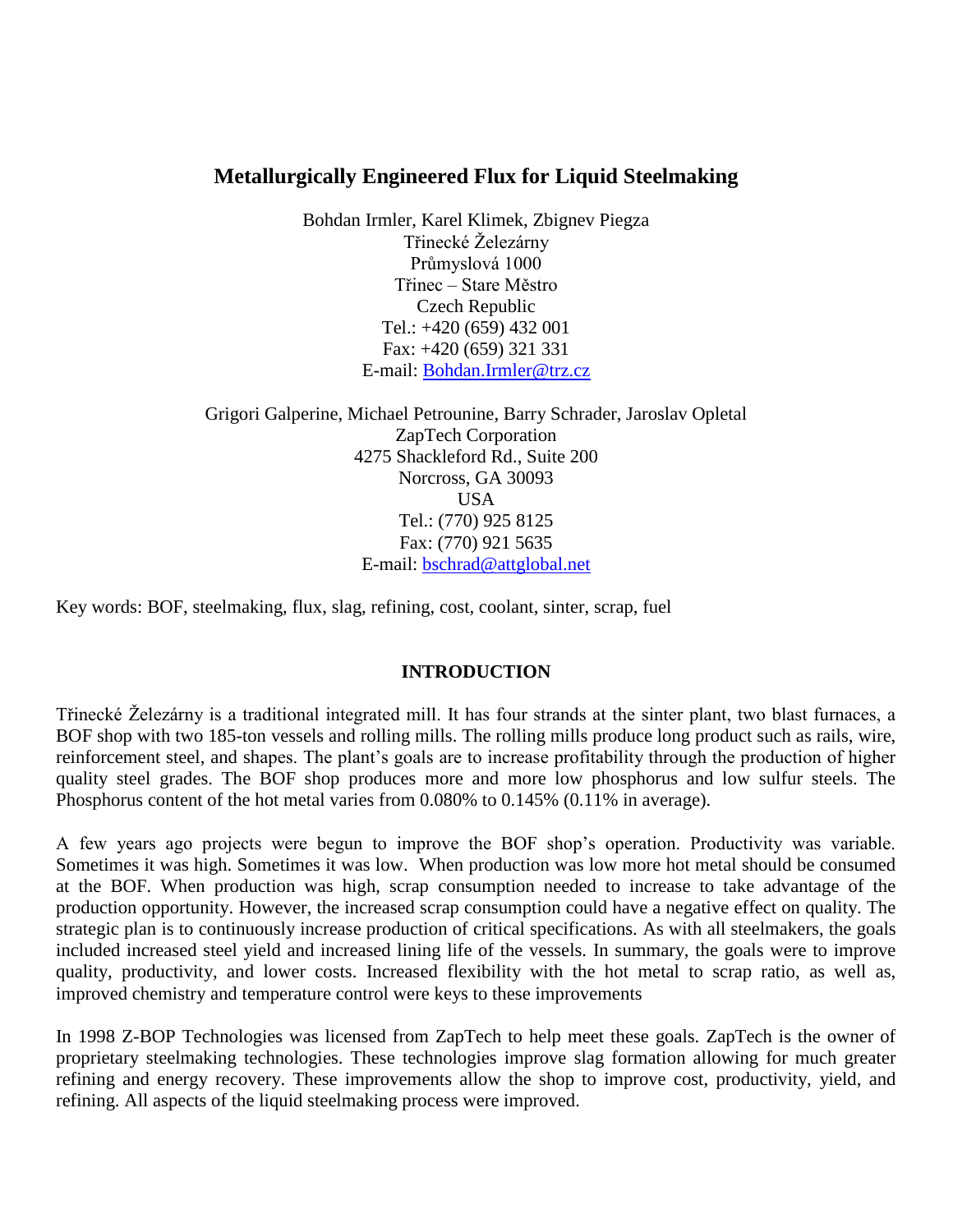The technologies were implemented. After implementing the technologies, ZapTech continued to work with us further improving our process. When we discuss the use of Z-BOP Technologies, we talk of two phases of implementation (Figure 1). Phase 1 was implementing the basic Z-BOP Technologies. Phase 2 is the continued improvement of operations through joint development with ZapTech. After the initial implementation of Z-BOP Technologies we implemented their proprietary preheating technology, technology for slopping prediction and control, and sintered flux material production and use. This paper will focus on the sintered flux materials.



Figure 1: Phases of Implementations

# **DISCUSSION OF RESULTS**

The main goal of sintered flux use at Trinecke Zelezarny is improving refining. However, other benefits are:

- 1. Traditional fluxes are delivered to our plant from suppliers some distance away. As with all lime products quality is a concern.
- 2. Waste materials are used to manufacture the sintered flux materials. Our environmental experts are excited about this.
- 3. Třinecké Železárny does not have facilities for flux production. This technology did not require any capital investments as the fluxes are produced at the existing sinter plant.
- 4. The technology lowers costs.
- 5. The sintered fluxes are not hydroscopic and have good strength and density. This allows long storage periods, improved handling, and cleanliness.

Now, the sinter plant produces fluxes for use in the BOF and blast furnace. These materials are produced with a wide range of chemistries allowing optimization of physical and metallurgical properties for specific applications. Limestone and raw dolomite are the major components. In addition, blast furnace slag, acid oxides, and iron oxides are used. Iron oxides are used from wastes, mill scales, and/or iron ore. A fuel is added to the mix to deoxidize and add energy.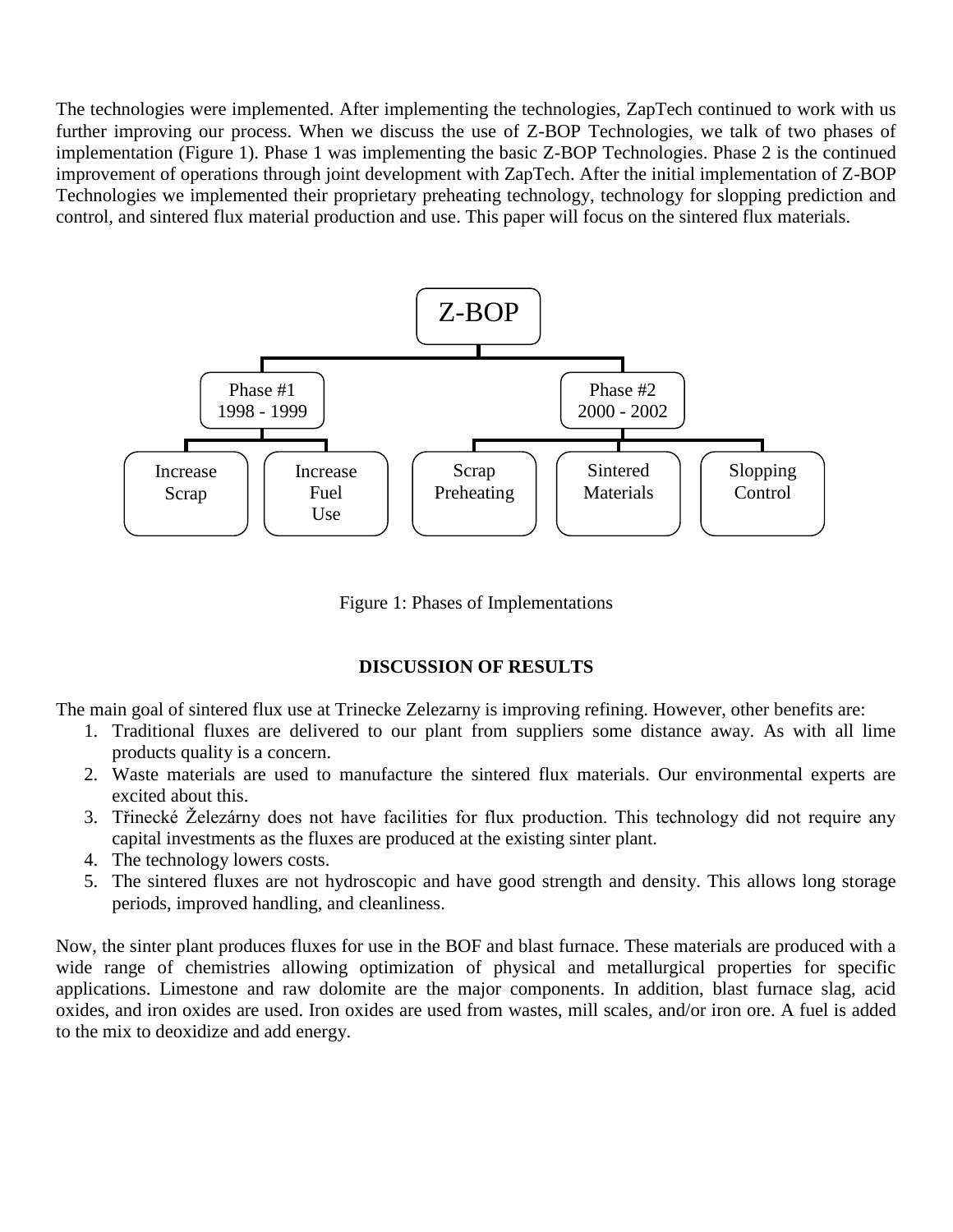It is well known that burnt fluxes (dolomitic lime and burnt lime) require time for dissolution in the BOF bath. Slow dissolution of fluxes plays a negative role in the refining process. There is less time and limited opportunity for refining.

The sintered fluxes are designed to be a synthetic slag. The sintered fluxes have a low liquidus temperature and dissolve quickly into BOF slag. The result is lower energy requirements and improved refining. The properties of the sintered flux material are very consistent providing very stable steelmaking performance. Also, the significant problem related to hydration of burnt lime and burnt dolomite is eliminated.

### **Types of Sintered Flux Materials**

At the beginning of 2000 the first batch of sintered flux material was produced and tested. About 300 tons of sintered flux was produced in this first batch. This sintered flux was strong and resistant to the generation of fines. The material did not absorb moisture. The initial trials in the BOF used this form of the sintered flux as a coolant and an accelerator for slag formation. After this first success, we experimented at the sinter plant and BOF. We concluded that three kinds of sintered materials are required to optimize our operation. Every sintered material has to supply three components into the slag. Theses components are iron oxide, magnesia, and calcium oxide (Figure 2).



Figure 2: Types of Sintered Materials as Oxides Sources

The content of each component is varied depending on the goal. If the desire is to have a coolant and/or to consume a large amount of waste oxides, the flux material with a high iron oxide portion is manufactured. This flux can be used as a means of adding low cost iron units. On the other hand, if the goal is vessel maintenance, magnesia in increased through a greater portion of dolomite. Finally, the material containing predominantly iron and calcium oxide is manufactured for improved removal of sulfur and phosphorus.

The method to produce the sintered flux are unique and a trade secret. The material is not a traditional sinter. A true synthetic slag is formed with dissolution of the oxide components. Although the chemistry of the sintered flux can be varied, there are limits to the chemistry if strong and non-hydroscopic materials are to be produced. The limits are:

For FeOx sintered flux the maximum  $FeO<sub>x</sub>$  content is 65% For MgO sintered flux the maximum MgO content is 30% For CaO sintered flux the maximum CaO content is 50%

For FeOx sintered flux the maximum Zn content is 3%

The moisture content is less than 8%. However, as the materials are not hydroscopic they can be stored out of doors. It is conceivable that with storage in a building the moisture content can be lower. However, this is not practical for our operation. The material is stored comfortably for at least 9 months. The exact shelf life is not known as the material is produced once per month and used over the following months. What do you do if you receive too much burnt dolomite or burnt lime? Storage of these calcined materials is a definite problem. Using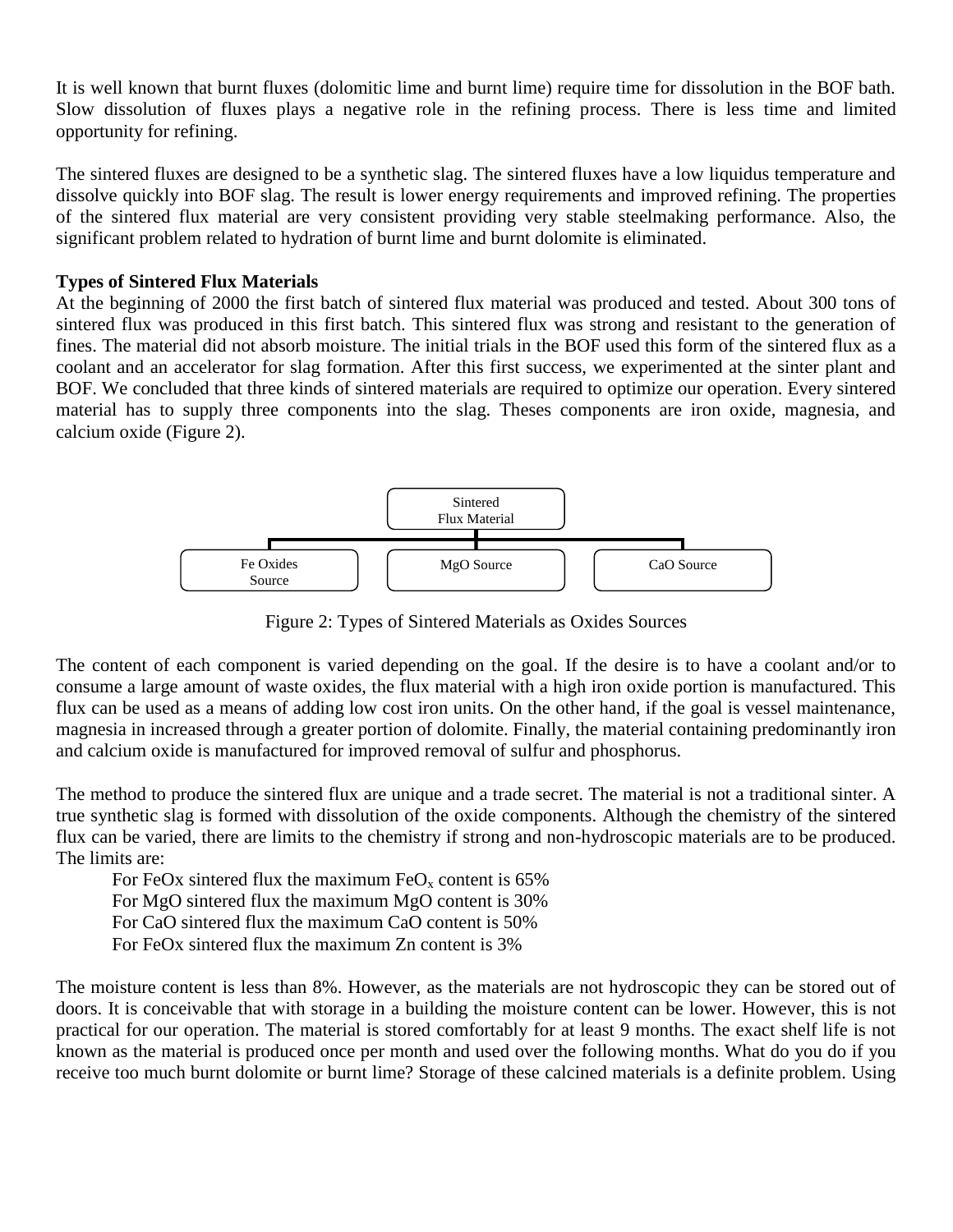sintered flux materials does not require special storage bins. The sinter plant can produce the sintered flux at the convenience of the sinter plant operation.

Almost as convenient, the material is strong. The sizing is stable because the material is strong. About 90% of the material is 5-40 mm. This is a very good size for optimizing slag formation and minimizing losses due to fines. Also, the sintered fluxes have a bulk density significantly higher than burnt fluxes. The use of sintered fluxes has improved housekeeping at the BOF. The handling of the material does not create a large volume of fines. This increases flexibility. It can be handled numerous times without degradation.

A comparison of burnt fluxes and sintered flux materials are shown in Table 1.

| Characteristics          | <b>Burnt Fluxes</b> | <b>Sintered Materials</b> |  |
|--------------------------|---------------------|---------------------------|--|
| Storage                  | Limited             | <i>Unlimited</i>          |  |
| Hydroscopic              | High                | Low                       |  |
| Reactivity               | Average             | High                      |  |
| <b>Competitive Price</b> | Average             | Low                       |  |

Table 1: Comparative Properties.

# **Results of Use of Sintered Flux Materials in BOF**

We have touched on the use of the sintered flux material but it should be stressed that it is not a simple replacement for burnt lime, burnt dolomite or waste oxide briquettes. It is an engineered flux. You would not coat a welding rod with lime or burnt dolomite. You design a flux that allows the proper refining and protective slag to be formed.

The BOF process is a fast process. In the days of the open hearth we had time to develop a slag over time. In today's world of continuous casting, high quality steel, and production by the stop watch we need more from our fluxes. We have tailored the chemistry of our sintered fluxes to:

- 1. Accelerate slag formation at the start of the blow.
- 2. Quickly produce a slag to produce low S, P, and N steels.
- 3. Provide a coolant that enhances quality while providing low cost iron units.
- 4. To benefit lining maintenance.

# **MgO Sintered Flux**

In the past we used burnt dolomite and recycled magnesia brick to satisfy the MgO requirements of the slag to prevent damage to the lining. We found that the brick was of limited usefulness and, for our case, burnt dolomite was relatively expensive and of variable quality. We have eliminated the use of these materials and have improved our operation.

A few years ago we satisfied the MgO requirement of the slag through use of three materials: Burnt Dolomite, Crushed Refractory and Raw Dolomite. Now we use only two materials. MgO sintered flux is used as the primary MgO source while we used a small amount of raw dolomite for slag conditioning (Figure 2)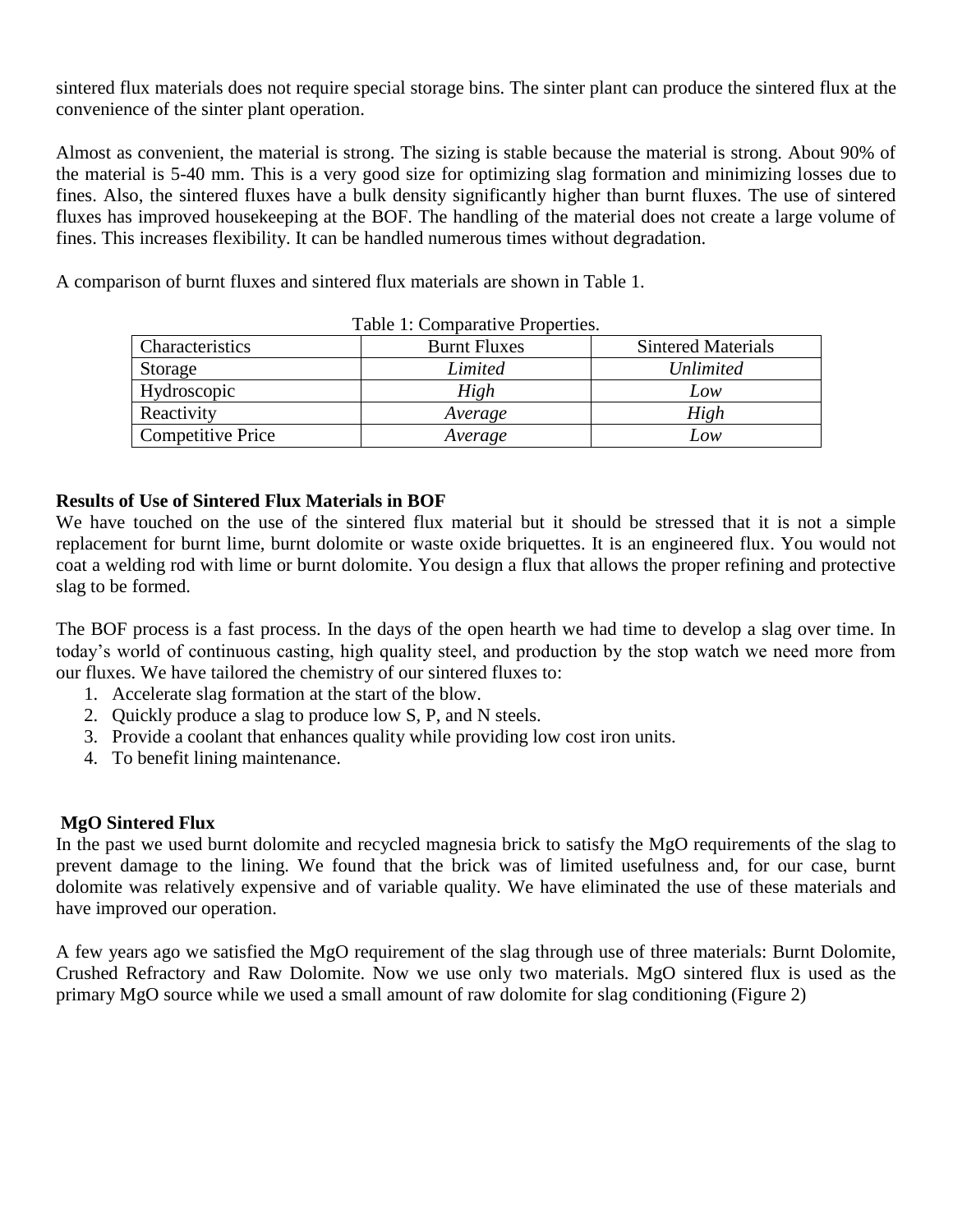

Figure 3: Consumption of MgO Content Materials

The big disadvantage of crushed refractory use is the MgO from this material did not dissolve in the slag (Figure 4). The actual MgO in the liquid slag was always lower than required. We had to add extra crushed refractory and burnt dolomite to keep required MgO in the slag.



Figure 4: MgO Balance

Use of sintered flux has reduced the difference between the input and output of MgO from about 500 kg per heat to about 100 kg per heat. The MgO output is based on analysis of slag samples. It is understood that MgO floating in the slag as solid material is not measured.

The sintered flux is also stable in chemistry and physical properties. Burnt dolomite has variable properties, hydroscopic, and forms dust. Burnt dolomite with poor properties can lead to slopping and unpredictable energy requirements

Use of MgO sintered flux significantly improves slag formation at the beginning of blow. Refining and energy recovery have shown this. Computer modeling of the foaminess of the slag shows graphically the increased slag foaminess we observed in the shop. This is shown in Figures 5 and 6 below. The foaminess of the slag is an indirect measurement of the MgO level is the slag at the early stages of the blow. Foamy slag works much like the insulation in your house. It holds more energy. Also, there is less carbon loss. The process becomes more stable, energy efficient and predictable.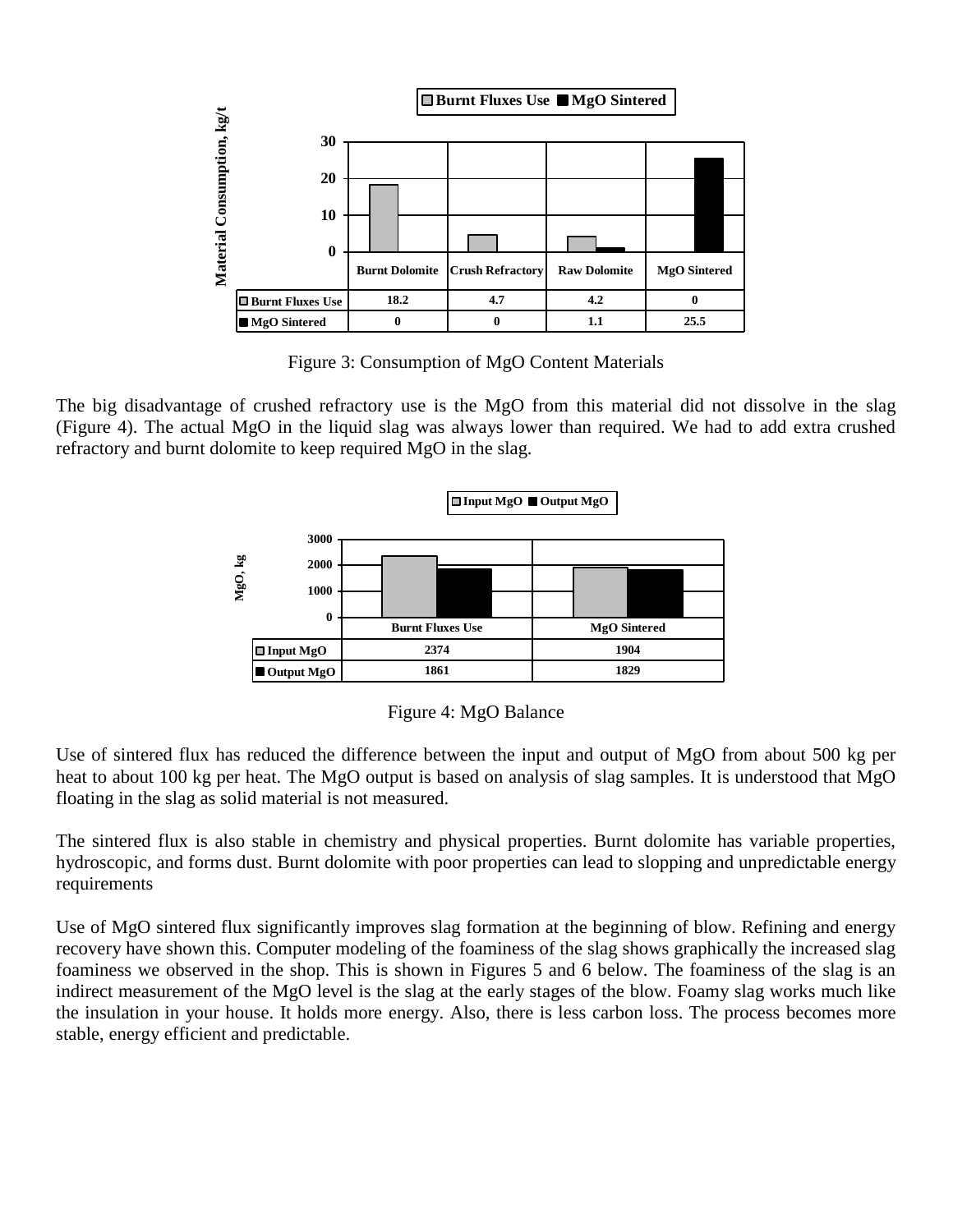

Figure 5: Foaminess of Slag at First Four Minutes of Blow



Figure 6: Slag Formation at First Four Minutes of Blow

#### **CaO Sintered Flux**

As our grade mix moved to higher quality grades, the refining requirements were more difficult to meet without increased use of fluorspar. The sintered fluxes increase the dissolution rate providing the required refining with little or no spar. Phosphorous was of particular concern before use of sintered fluxes. Our hot metal P is 0.11% and we produce many heats requiring 0.012% or less P in the steel at tap (Figure 7).



Figure 7: Steel Specifications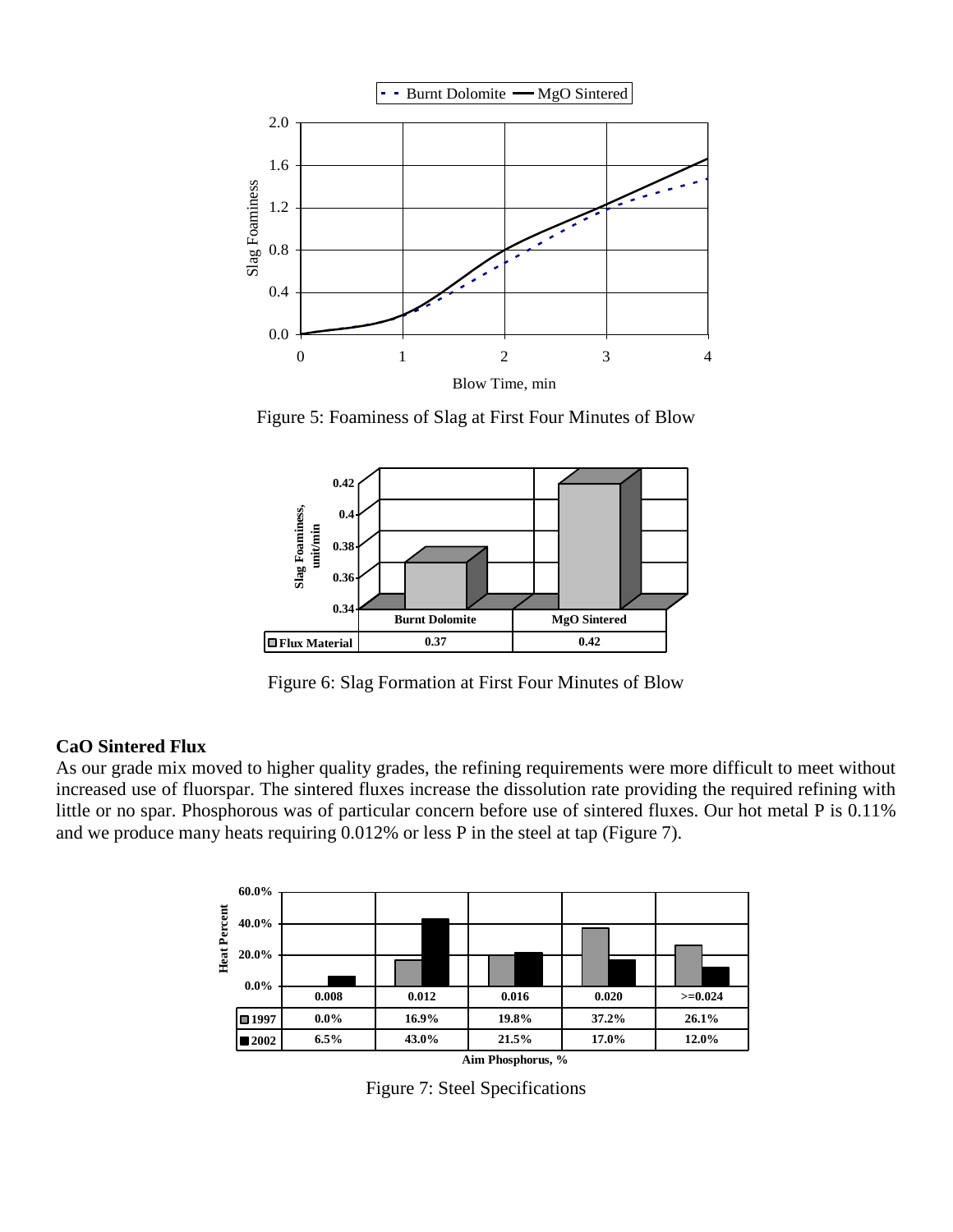For these steels the final phosphorus is extremely critical. However, cost reduction efforts have raised the P content of the hot metal. About 50% of the steel we produce today is considered to have critical specifications by our in house definitions. With the use of sintered fluxes our process is more stable with predictable results. In 2000 and 2001use of MgO sintered flux resolved our problems related to production of critical specifications (Figure 8).



Figure 8: Heat Percent of Critical Specifications by Years

However, further increases in the critical specifications were impossible without increasing flux consumptions and significant use of CaF2. The cost of steel production would increase significantly. To avoid this negative effect we developed and manufactured a new sintered material. This new sintered material should improve the refining during the process at the same flux consumption. The new sintered flux we termed CaO sintered flux. Seven campaigns of manufacturing this sintered flux have optimized the chemistry and physical properties of this material. CaO sintered flux has higher Fe oxides and CaO contents, than MgO sintered flux.

Use of CaO sintered flux in 2002 has allowed increased production of steels with critical specifications while reducing consumption of expensive CaF2 and fluxes (Figure 9). The results are related to the specific consumption of 10 kg/t of CaO sintered flux.



Figure 9: Flux Consumption.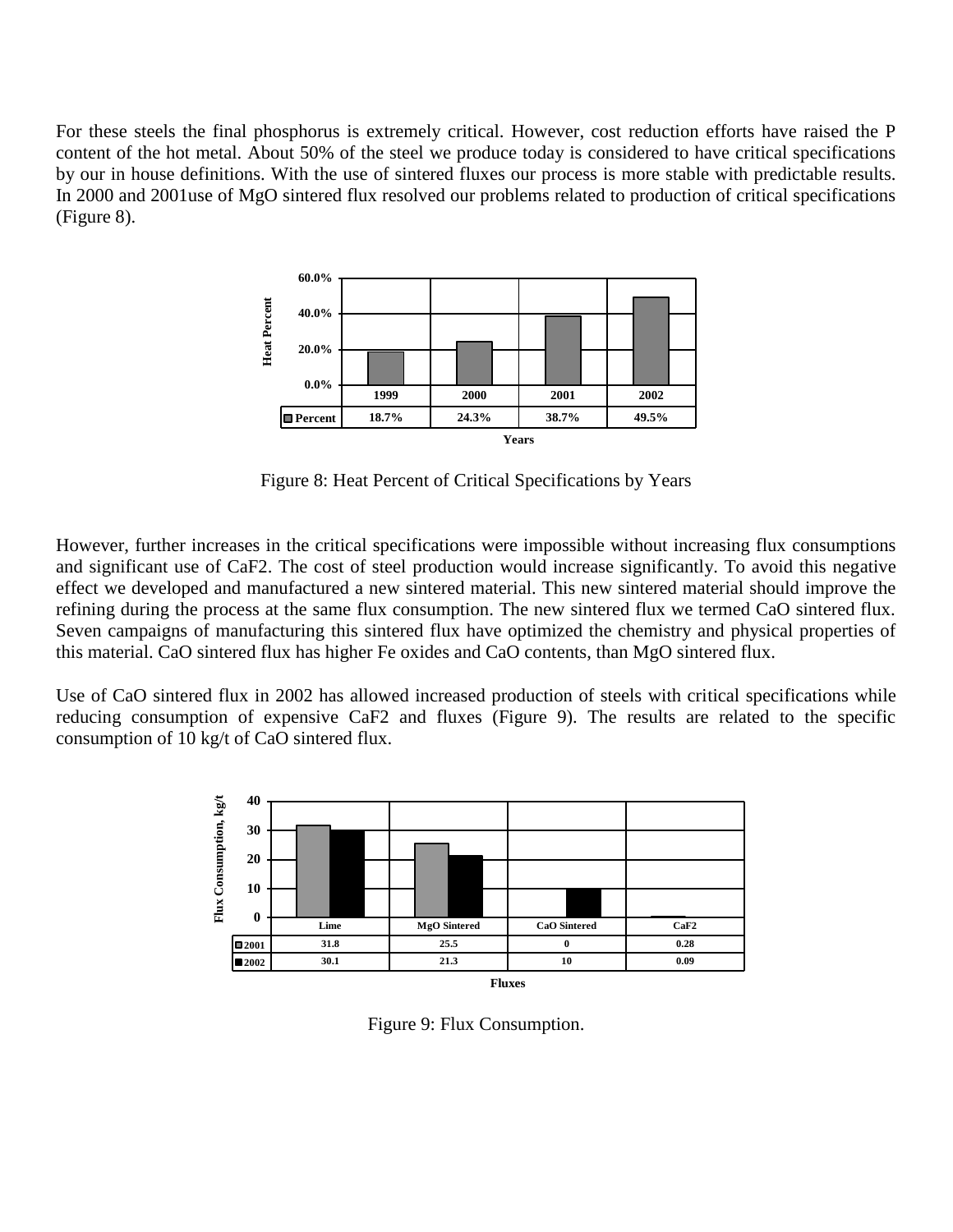### **FeO<sup>x</sup> Sintered Flux**

Normally, our BOF operation is short of hot metal. We need to consume as much as cold metallic charge as possible. However, as with all steelmakers we have short periods of time when we have too much hot metal and must increase hot metal consumption. We manufacture FeOx sintered flux for consumption in periods of hot metal excess. Also, it is used as a slag fluidizer and accelerator for slag formation during other periods.

The material can be thought of as a substitute for Waste Oxides Briquettes (WOBs) or iron ore. Like WOBs it has a substantial amount of waste oxides. However, it does not have any binders. FeO<sub>x</sub> sinter flux does not have disadvantages that are specific for WOBs such as:

- 1. High sulfur content,
- 2. High carbon content,
- 3. Low speed of dissolution into the melt.

Many problems occur with use of large quantities of WOBs. Many times the heat slops. Slopping is unpredictable and at times extremely heavy. We believe the cause of the slopping is the combination of high carbon, slow dissolution and the potential to agglomerate the WOB addition into a single mass. For these reasons, many steelmakers do not use WOBs in large quantities. Also, problems occur when WOBs are used after In-blow measurement and reblows.

The FeO<sub>x</sub> sintered flux does not have these problems. This flux has a low liquidus temperature. It does not contain carbon or binders. Also, it dissolves very rapidly. The CaO and MgO content in the  $FeO<sub>x</sub>$  sintered flux are significantly higher than in the WOBs.

Therefore, this material can have two functions. The first function is use as a coolant similar to WOBs. The second use is as a flux. WOBs are not a good flux. FeO<sub>x</sub> sintered flux can provide higher hot metal consumption when used as a coolant and provide added refining for producing low sulfur steel grades. Typically the refining benefits provided by  $FeO<sub>x</sub>$  sinter lower burnt flux consumption (burnt lime and burnt dolomite). Our experience with WOBs is that they require increased consumption of burnt lime and/or burnt dolomite.

Table 1 shows the improvements achieved with use of FeOx sintered flux. This table was development for 30kg/t use of this material. This consumption is the optimal for our shop and we have determined this through our experimentation. Another shop may find that their optimum use level is different.

| Items                                | Units                | Consumption |
|--------------------------------------|----------------------|-------------|
| FeOx sintered flux consumption       | $\text{kg}/\text{t}$ | 30.0        |
| <b>Reduction of Lime Consumption</b> | $kgt$ t              | 3.6         |
| Reduction of MgO sintered flux       | $\text{kg}/\text{t}$ | 6.1         |
| consumption                          |                      |             |
| <b>Reduction of Scrap Ratio</b>      | %                    |             |

Table 2: Results of FeOx sintered flux use

#### **Scrap Ratio and Yield**

Since 1997 we have consistently increased yield and scrap ratio (Figure 10). The goals continue to increase. We talk about our improvements in two Phases. The first is the implementation and optimization of the Z-BOP